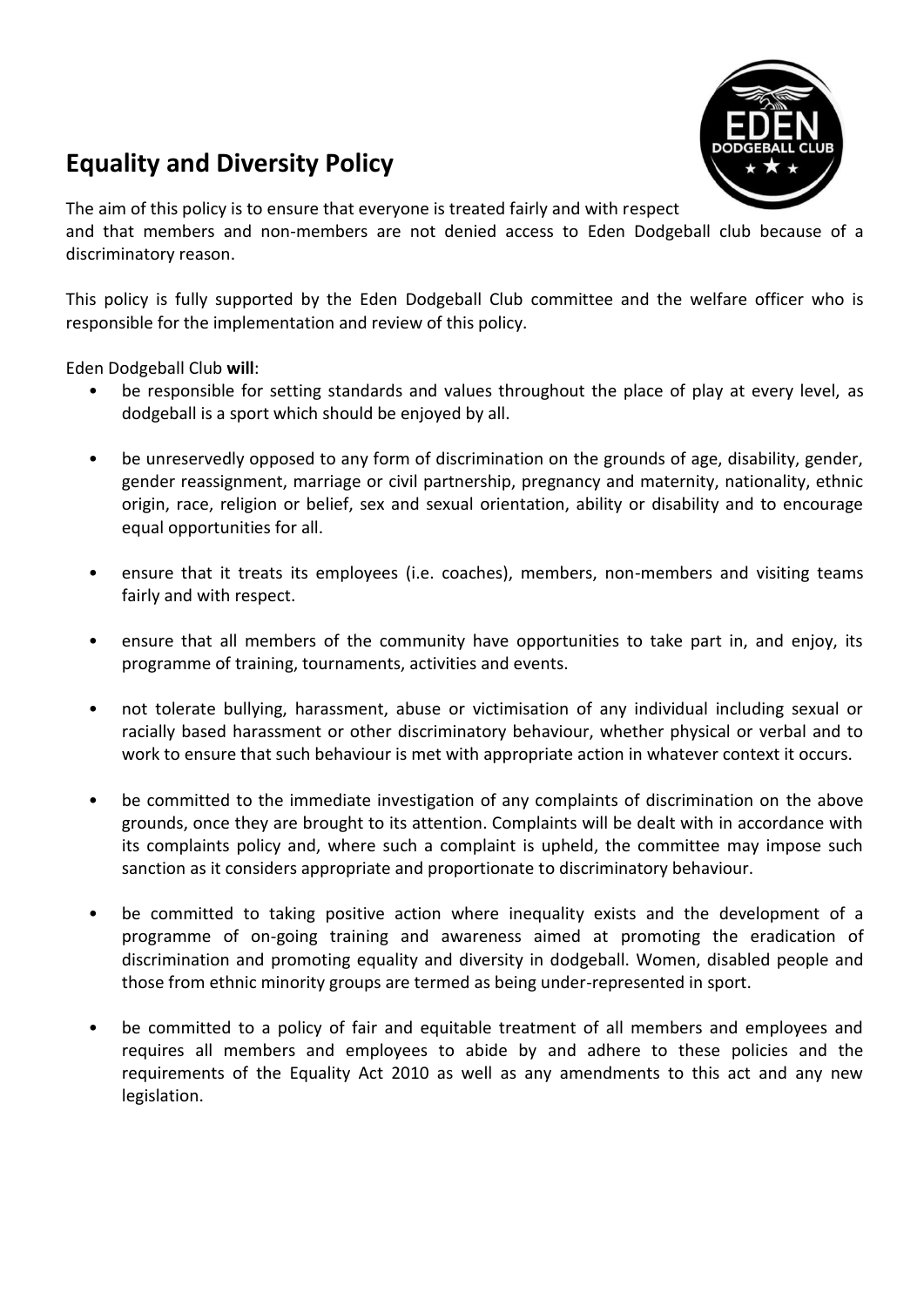In the event that any employee, member, visitor or visiting team feels that they have suffered discrimination or harassment in any way or that the policies, rules or code of conduct have been broken they should follow the procedures laid out in the Complaints and Disciplinary Procedure. Diane Duguid Welfare Officer

Date: 22nd October 2019 Review Date: 22nd October 2020

## **Terminologies and Descriptors**

**Disability under the Equality act 2010 is defined as:**

'a physical or mental impairment that has a substantial and long-term adverse effect on the ability to carry out normal day-to-day activities. 'Substantial' means more than minor or trivial. 'Impairment' covers, for example, long-term medical conditions such as asthma and diabetes, and fluctuating or progressive conditions such as rheumatoid arthritis or motor neurone disease. A mental impairment includes mental health conditions (such as bipolar disorder or depression), learning difficulties (such as dyslexia) and learning disabilities (such as autism and Down's syndrome). Some people, including those with cancer, multiple sclerosis and HIV/AIDS, are automatically protected as disabled people by the Act. People with severe disfigurement will be protected as disabled without needing to show that it has a substantial adverse effect on dayto-day activities.'

- **Direct discrimination** occurs when a person is treated less favourably than another person because of a protected characteristic. Direct discrimination also includes discrimination because a person is wrongly thought to have a particular protected characteristic or is treated as if they do
- **Indirect discrimination** occurs where the effect of certain requirements, provision or practices imposed by an organisation has an adverse impact disproportionately on one group or other. Indirect discrimination generally occurs when a rule or condition, which is applied equally to everyone, can be met by a considerably smaller proportion of people from a particular group; the rule is to their advantage and it cannot be justified on other grounds.
- **Discrimination arising from disability** occurs when a disabled person is treated unfavourably because of something connected with their disability and this unfavourable treatment cannot be justified. Treatment can be justified if it can be shown that it is intended to meet a legitimate objective in a fair, balanced and reasonable way. If this can be shown then the treatment will be lawful. This form of discrimination can occur only if the service provider knows or can reasonably be expected to know that the disabled person is disabled.
- **Positive discrimination** is illegal under UK anti-discrimination law and shouldn't be confused with Positive Action. Positive discrimination generally means being favourable towards an individual or group for whatever reason outlined." Positive action is legal and describes measures targeted at a particular group that are under represented in a particular programme or aspect of a sport. These measures are intended to redress past discrimination or to offset the disadvantages arising from existing attitudes, behaviours and structures.

Lawful positive action measures can include: